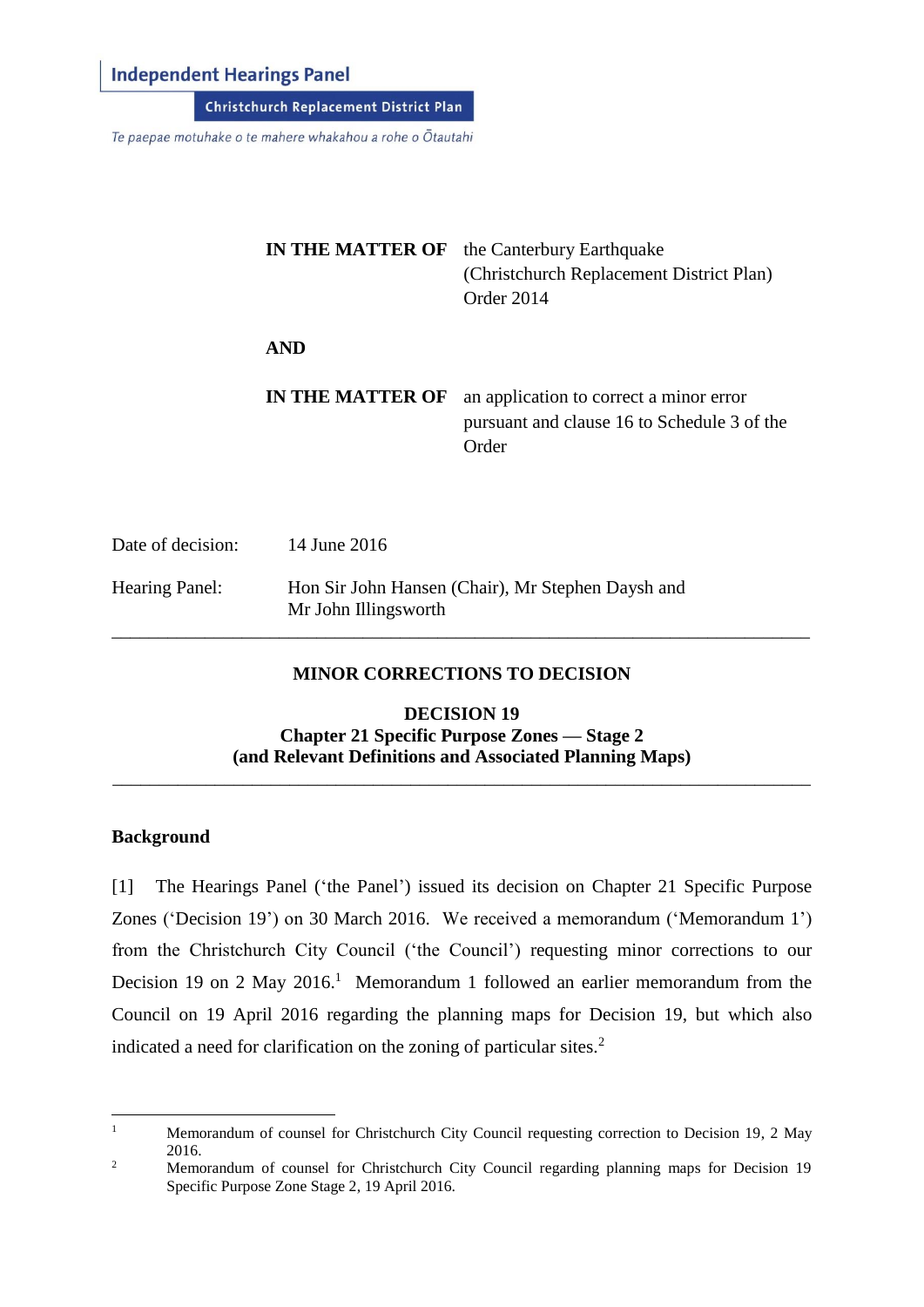[2] We received a subsequent memorandum ('Memorandum 2') from the Council requesting a minor correction to Decision 19 on 24 May 2016.  $3$  This memorandum also requested that the Panel update its numbering of appendices in its decision on the Residential New Neighbourhood Zone Proposal.

[3] Clause 16 of Schedule 3 to the OIC provides as follows:

- (1) The hearings panel may, at any time, issue an amendment to a decision to correct a minor mistake or defect in a decision of the panel.
- (2) This power includes the power to amend or correct a proposal, provided that the amendment or correction is made before the proposal becomes operative in accordance with [clause 16](http://www.legislation.govt.nz/regulation/public/2014/0228/latest/whole.html#DLM6189936) of this order.

### **Reasons for the corrections**

[4] Paragraph 7 of Memorandum 1 states that the corrections sought by the Council are to rectify mistakes or inaccuracies in Decision 19, or to assist users with navigating the Plan. The specific detail of the corrections sought, along with the Council's reasoning, is set out in detail Attachment A of Memorandum 1. The memorandum also contends that the corrections sought do not relate to the substance or merits of Decision 19.

[5] Furthermore, Memorandum 1 identifies that the numbering/structure of the chapters in Decision 19 differs from that adopted in other decisions, most notably Decisions 14 and 21. The memorandum seeks that this matter also be addressed as a minor correction to Decision 19.

[6] Paragraph 8 of Memorandum 2 states that the correction sought by the Council is to clarify where users of the plan should look to ascertain which recession plane diagram applies in the Residential New Neighbourhood Zone.

1

Te paepae motuhake o te mahere whakahou a rohe o Ōtautahi

<sup>&</sup>lt;sup>3</sup> Memorandum of counsel for Christchurch City Council requesting a supplementary correction to Decision 19, 24 May 2016.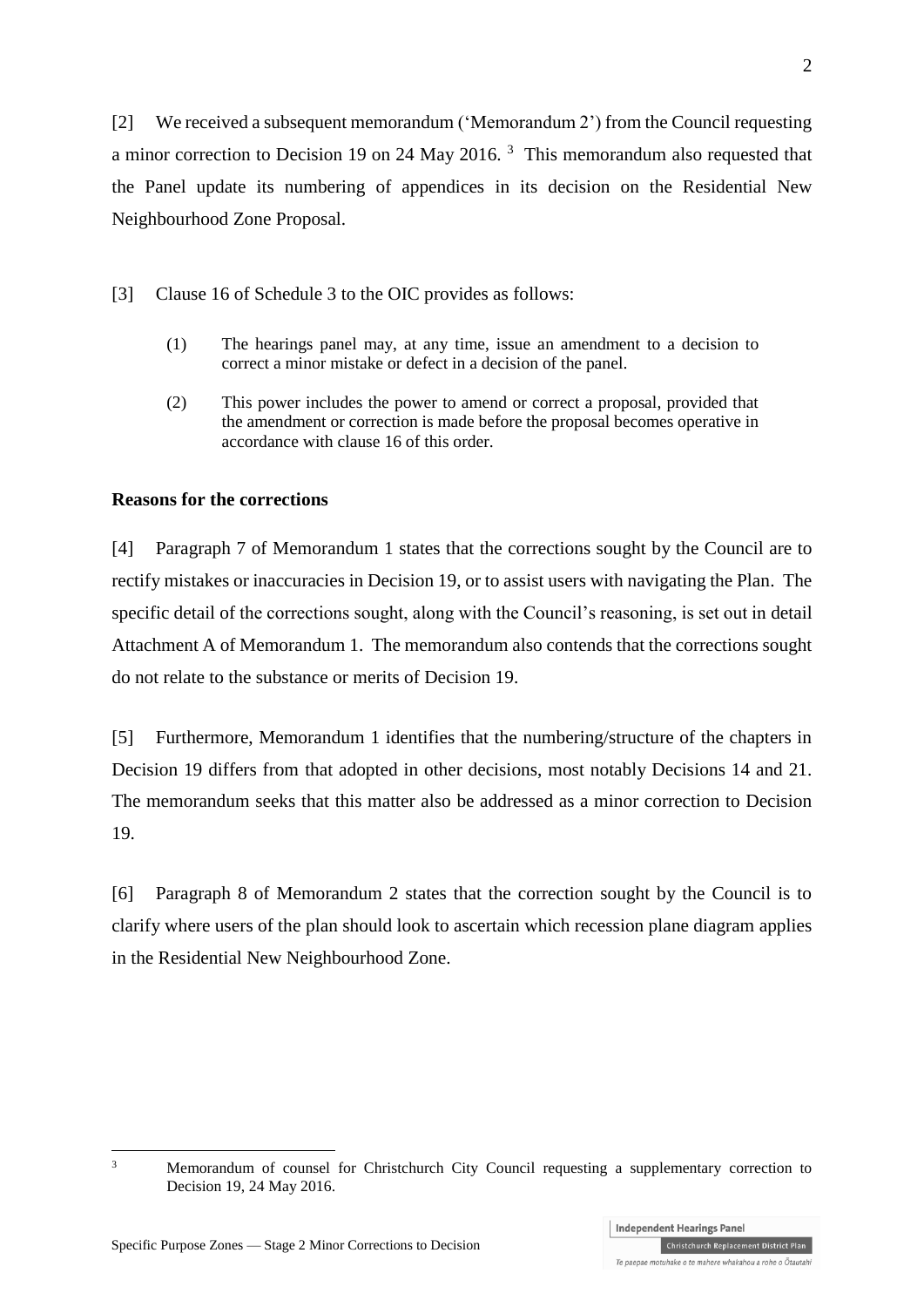#### **Decision**

[7] We accept, for the most part, that the corrections sought to Decision 19 in Attachment A of Memorandum 1 amount to minor errors and can be corrected using our powers under cl 16 of Schedule 3 to the OIC.

[8] In addition, we acknowledge that some of the rezoning requests that were deferred until Decision 19 were either not recorded or suitably clarified within the decision itself. Further, we acknowledge that the acceptance of the some of the rezoning recommendations relating to school sites and neighbouring properties made in other decisions (e.g. Decision 17) may not have been sufficiently clear. We are satisfied that it is appropriate to clarify the rezoning of these properties in this correction decision.

[9] With respect to the rezoning request by the Holistic Education Trust (2127) identified in Appendix A of Memorandum 1, we sought clarification from legal counsel on behalf of the Council that the site on Quaifes Road, Halswell is for the Seven Oaks School and that Appendix 21.6.3.3 also requires amendment to reflect the alternative zone for the site.<sup>4</sup> The naming of the school is also noted in the submission of the Trust.<sup>5</sup>

[10] We note that the updated information regarding the status of school closures provided by the Council does not appear to be new information and is information that should have been provided by the Council in their final draft of the provisions in November 2015. That said, we have made these corrections in Schedule 1 so as to ensure that Appendices 21.6.6.1 and 21.6.6.2 to the Specific Purpose (School) chapter are accurate at this point in time.

[11] The Council has requested in Memorandum 1 that Rule 21.5.2.1(b) of the Specific Purpose (Hospital) chapter be amended to make it clear that the listed provisions of Chapters 6 and 7 are not considered by plan users to be the only parts of those chapters that apply. The Council sought that this be addressed by adding the word "including" after the references to the General Rules and Procedures and Transport Chapters in Rule 21.5.2.1(b).

[12] While we accept that the Council's request for clarity is valid, we do not consider that the addition of the word "including" by itself would provide sufficient clarity. As such, we

1

<sup>&</sup>lt;sup>4</sup><br>Email correspondence from S Scott on behalf of the Council, 23 May 2016.

<sup>5</sup> Holistic Education Trust (2127).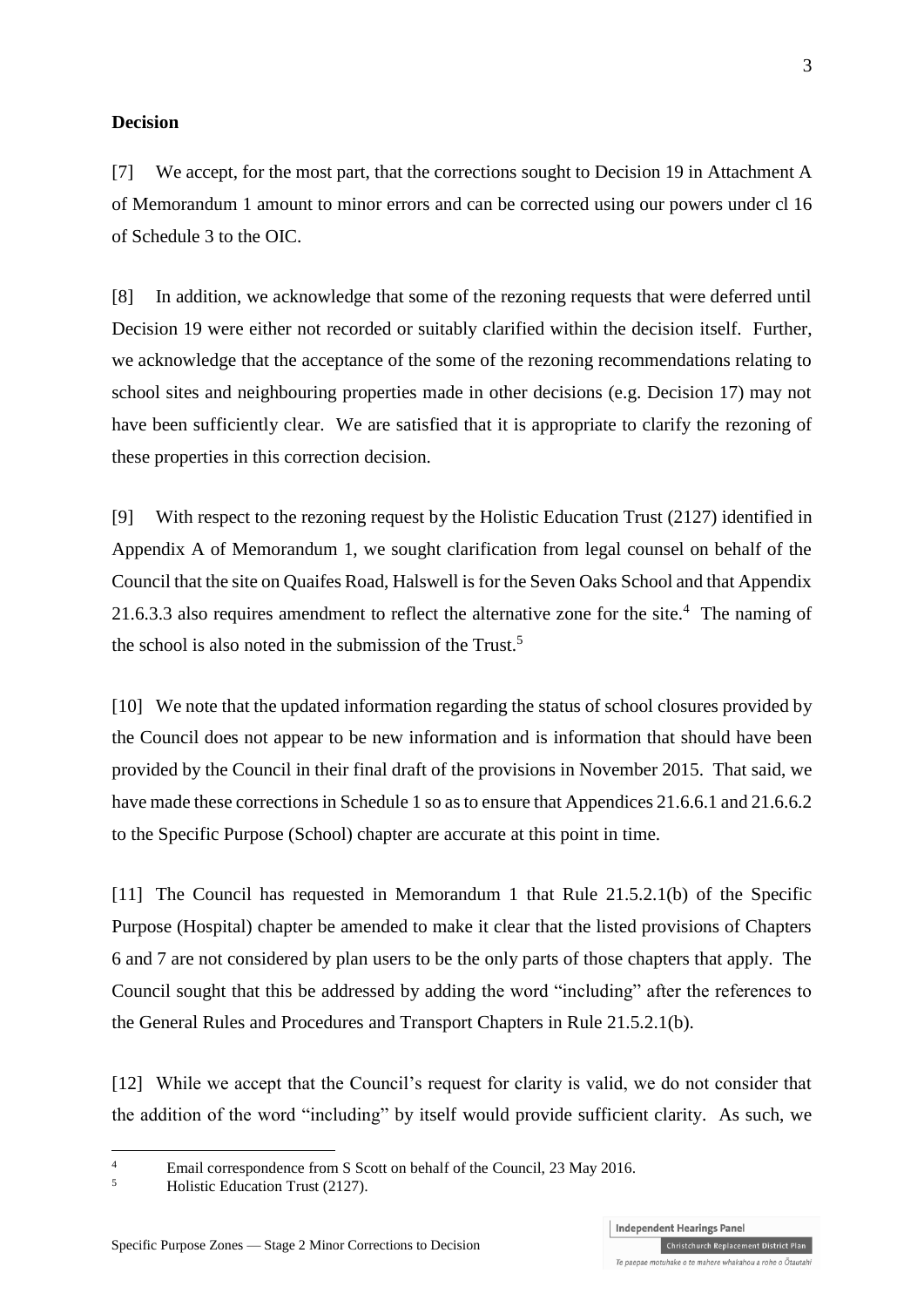have made minor amendments to the rule to clarify that the relevant matters in Chapters 6 and 7 are not limited to the listed provision in Rule 21.5.2.1(b).

[13] The Council has also requested clarification from us in Memorandum 1 as to whether there is a need to amend Rule 21.5.3.1 within the Specific Purpose (Hospital) chapter in order to clarify that repair, maintenance and refurbishment works are not non-complying activities in accordance with Rule 21.5.3.5. We accept that the current structure of the rules is potentially unclear in light of the exceptions for repair, maintenance and refurbishment works set out in Rule 21.5.3.2 C1 and Rules 21.5.3.3 RD4 and RD5.

[14] That said, we do not consider that it is appropriate to establish a specific permitted activity rule for these works in Rule 21.5.3.1. In this regard, the works that are excluded from Rule 21.5.3.2 C1 and Rules 21.5.3.3 RD4 and RD5 are either activities that will be lawfully established (i.e. repair or maintenance activities) or activities not intended to be captured by the Plan (i.e. fire or building code upgrades) — and not activities that involve an addition to a building or the establishment of new buildings. Further, we note that none of the other rule frameworks for the Specific Purpose Zones within Decision 19 provide for repair, maintenance or refurbishment works in a manner similar to Rule 21.5.3.2 C1 and Rules 21.5.3.3 RD4 and RD5 (i.e. there are no similar rules for the repair, maintenance or refurbishment of schools or tertiary education facilities within the existing footprint of buildings).

[15] In light of the above, we have chosen to amend Rule 21.5.3.2 C1 and Rules 21.5.3.3 RD4 and RD5 by deleting the reference to the exceptions for repair, maintenance and refurbishment works.

[16] The Council sought clarification in Memorandum 1 with respect to those aspects of our decision regarding the setback and coverage rules for spiritual facilities in Rules 21.6.4.1, 21.6.4.3 and 21.6.4.4. In particular, the Council has queried whether there needs to be a specific reference (or standard) for spiritual facilities in these rules so as to ensure, as we understand it, that the site coverage and setback provisions for other activities in the Specific Purpose (School) Zone remain appropriate.

[17] We accept that the amendments made to the site coverage and setback rules for the Specific Purpose (School) Zone in order to ensure that spiritual facilities in the zone are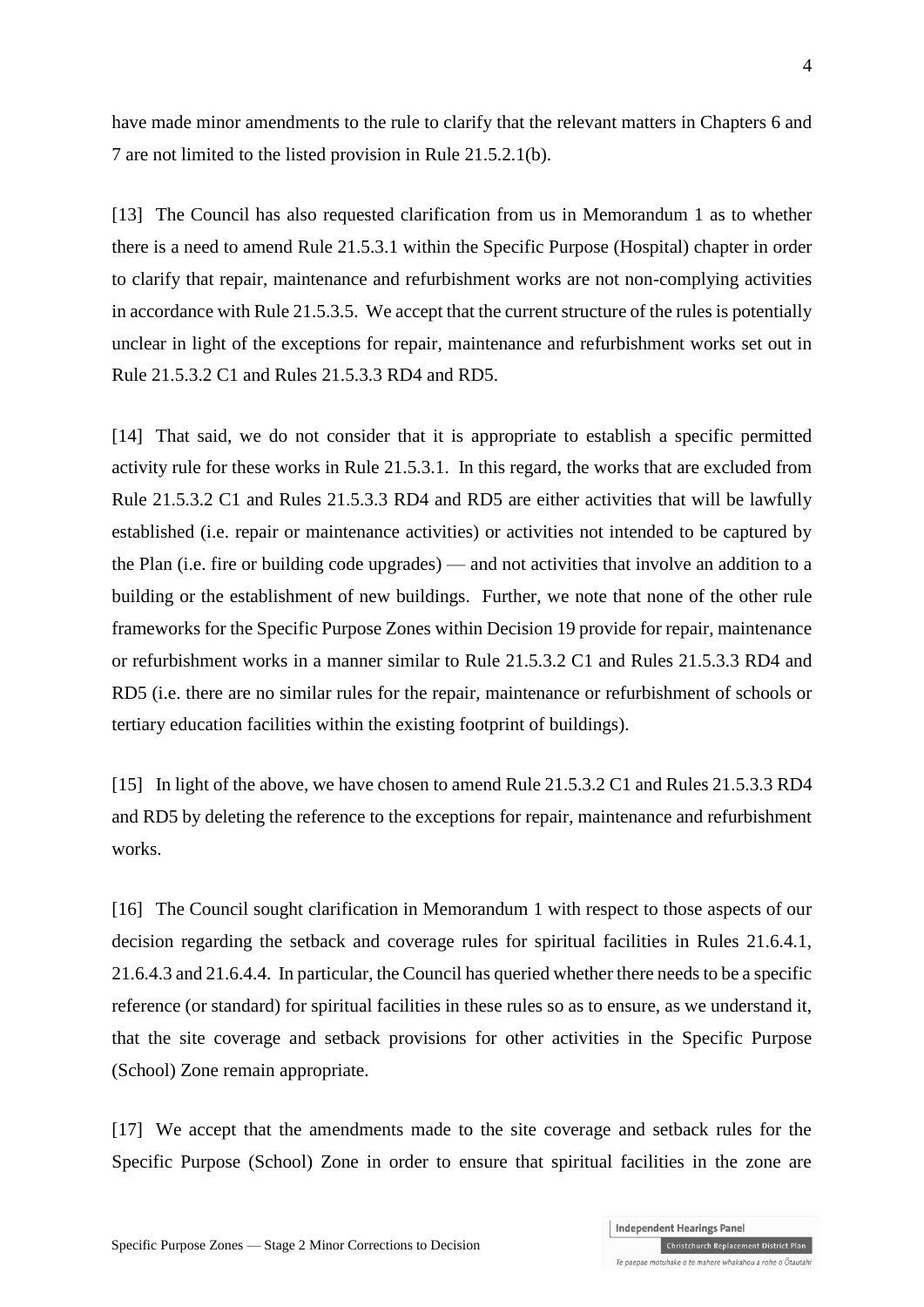managed in the same manner as for churches in other zones would apply more broadly to any activities in the zone. In addition, we acknowledge that by amending Rule 21.6.4.1(a) the site coverage standards for school sites in the Residential Suburban Zone are more permissive than for those in the Residential Medium Density Zone.

[18] As such, we have chosen to amend Rules 21.6.4.1, 21.6.4.3 and 21.6.4.4 via the inclusion of new clauses to provide specific site coverage and setback rules for spiritual facilities in the Specific Purpose (School) Zone that are consistent with the management approach for scheduled spiritual facilities in Chapter 6, but which do not impact on the amenity and density controls intended for all other activities in the Specific Purpose (School) Zone. These amendments provide for spiritual facilities to be developed in the Specific Purpose (School) Zone up to a maximum net site area of 50 per cent, a minimum building setback from road boundaries of 6 metres, and a minimum building setback from internal boundaries of 5 metres.

[19] With respect to the observation in Memorandum 1 regarding the numbering structure of the chapters in Decision 19, and its consistency with Decisions 14 and 21, this is a matter that will be addressed in an integrated and consistent manner across all chapters of the Plan as we conclude our decisions.

[20] In Memorandum 2 the Council requested that Rule 21.6.4.2 be amended in light of Appendix 14.14.2 not including a specific recession plane diagram that applies to the Residential New Neighbourhood Zone. This request is accepted and we have amended Rule 21.6.4.2 by including a new clause (b) that references the daylight recession plane requirements for the Residential New Neighbourhood Zone in Rule 14.9.3.4.

[21] Decision 19 is hereby amended in accordance with Schedule 1.

[22] Notwithstanding the above, we have not accepted all of the requested corrections in the memorandum. These are explained as follows.

#### *Activities and facilities*

[23] While we accept that Rule 21.5.2.1(c) of the Specific Purpose (Hospital) chapter clarifies the application of the words "activities" and "facilities" in the corresponding rules, we do not consider it necessary to amend Rule 21.5.3.1 P7 as requested by the Council in Memorandum 1.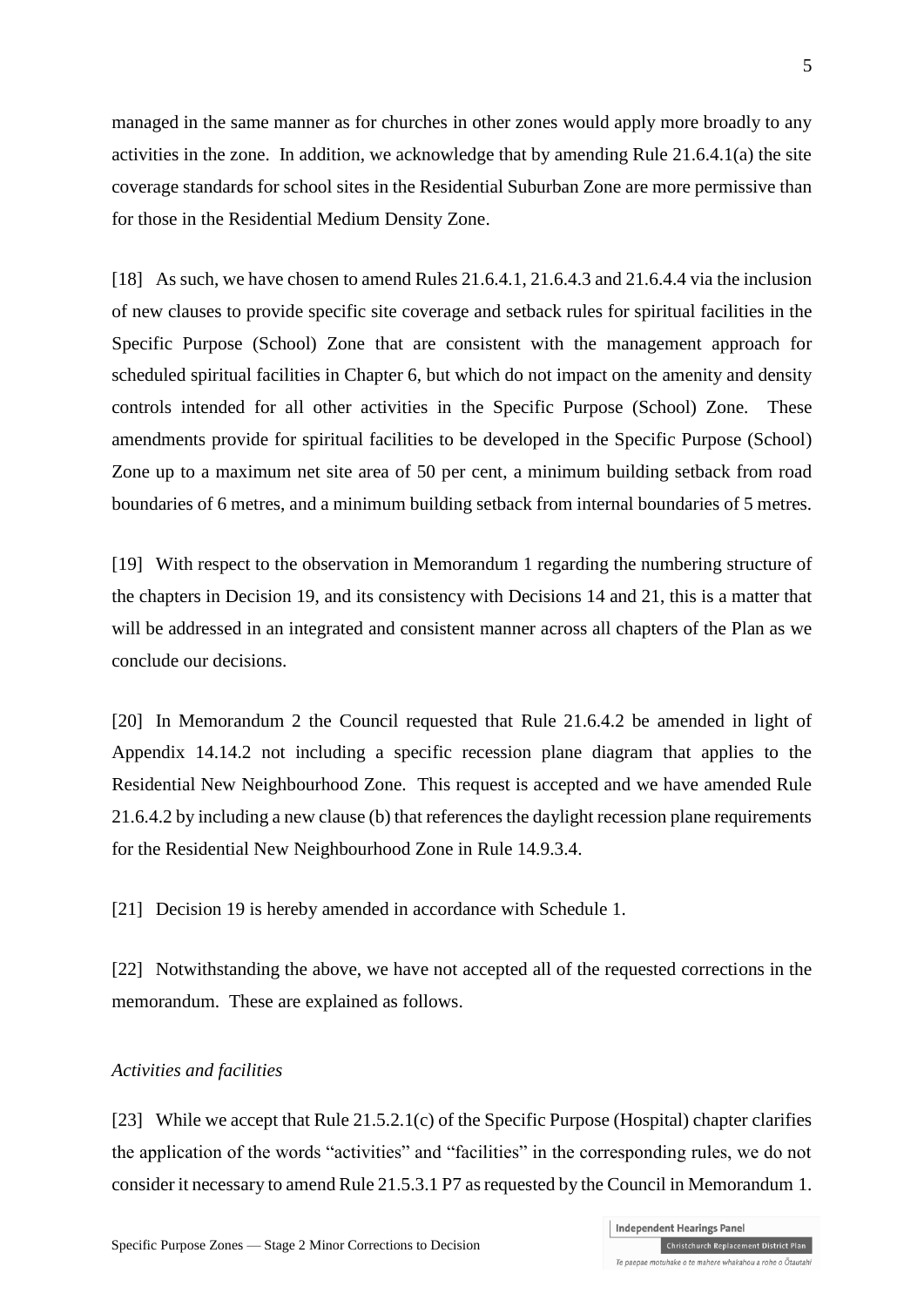In this regard, the reference to "spiritual activities and facilities" does not alter the scope of the rule and is consistent with the drafting of other rules in Decision 19 (e.g. the rules for the Specific Purpose (Tertiary Education) Zone).

#### *Ancillary activities*

[24] We do not accept that it is necessary to amend Rules 21.5.3.1 P3 and P4 of the Specific Purpose (Hospital) chapter to explicitly state that any office or retail activities must be ancillary to the hospital activity as has been requested in Memorandum 1. We consider that the drafting of the rules issufficiently clear that any office or retail activity must be ancillary to the activities on the site and is not to be a principal activity. There is no error in Rules 21.5.3.1 P3 and P4 that requires amendment.

[25] In addition, we note that the drafting of Rules 21.5.3.1 P3 and P4 was agreed by the Council, the Crown (2387) and the Canterbury District Health Board (2360) as being acceptable in November 2015, and that no issues were raised at this time about the possible ambiguity of Rules 21.5.3.1 P3 and P4.

#### *Built form standards — Specific Purpose (Hospital) Zone*

[26] The request by the Council in Memorandum 1 to amend the built form standards in Rules 21.5.4.1(e) and (f) of the Specific Purpose (Hospital) chapter is not accepted. We consider that the drafting of both standards is sufficiently clear as to their meaning and will not cause issues for users of the Plan. We also note that the proposed amendment to standard (e) recommended by the Council is not appropriate in light of it referring to "activities" when the standard is actually concerned with exceptions at particular locations.

[27] In addition, and as with the above matter, the drafting of the built form standards in Rules 21.5.4.1(e) and (f) was agreed by all of the relevant parties in November 2015 and no issues were identified at that time with the lack of clarity in the drafting of the standards.

#### *Use of student accommodation*

[28] We do not consider that any additional clarification is required by way of an amendment to standard (a) of Rule 21.7.3.1 P1 of the Specific Purpose (Tertiary Education) chapter (as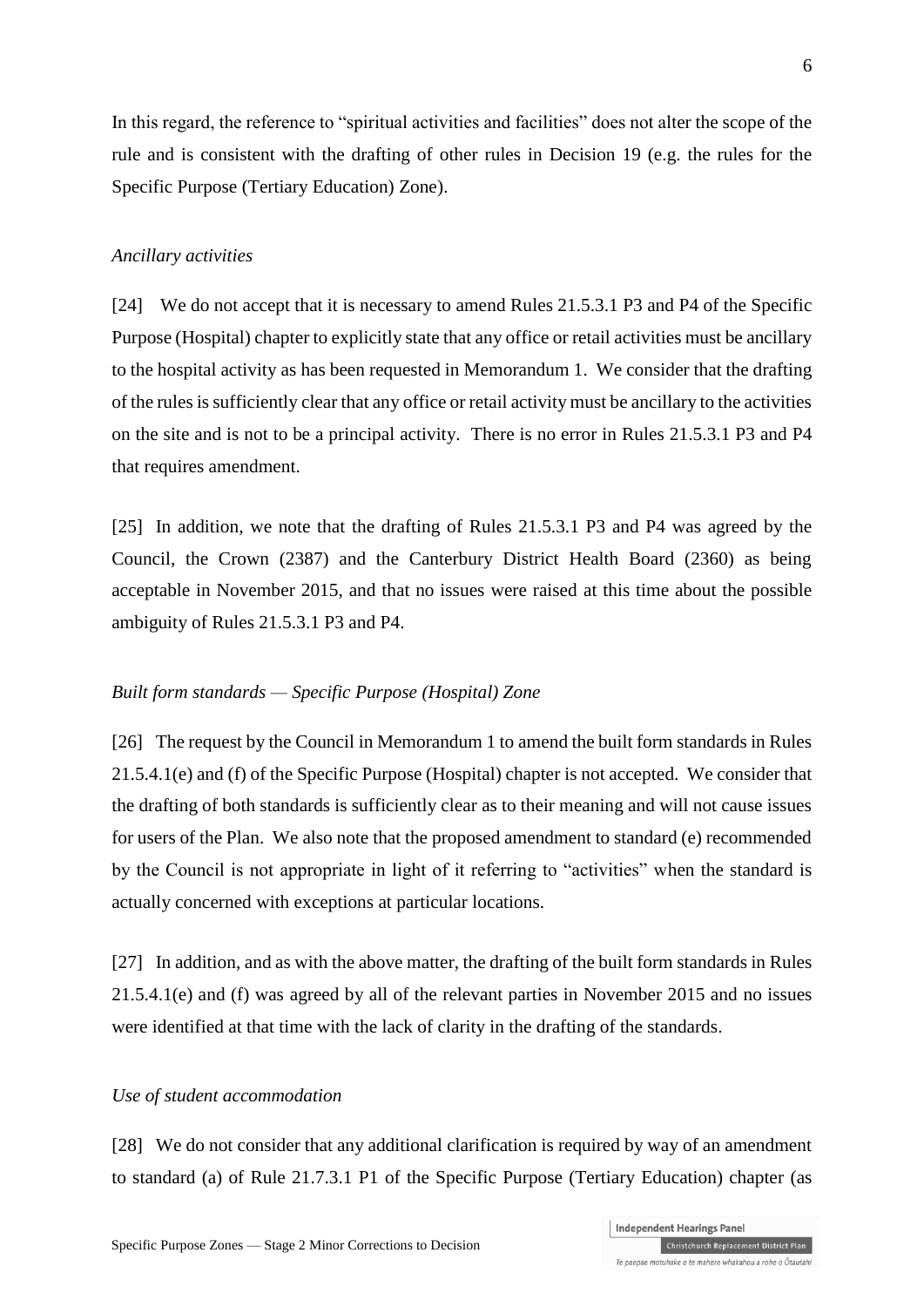suggested by the Council in Memorandum 1). The rule already clearly defines the scope of the activity which is permitted. That is, the use of accommodation by persons not associated with the tertiary education and research activity.

[29] As such, we do not accept that there is potential for confusion with respect to the user of student accommodation under standard (a) of Rule 21.7.3.1 P1.

For the Hearings Panel:

4. W. Han

Hon Sir John Hansen Mr John Illingsworth Chair Panel Member

 $\overline{\mathcal{L}}$  , and the contract of  $\overline{\mathcal{L}}$  , and  $\overline{\mathcal{L}}$  , and  $\overline{\mathcal{L}}$  , and  $\overline{\mathcal{L}}$ 

Mr Stephen Daysh Panel Member

Te paepae motuhake o te mahere whakahou a rohe o Ōtautahi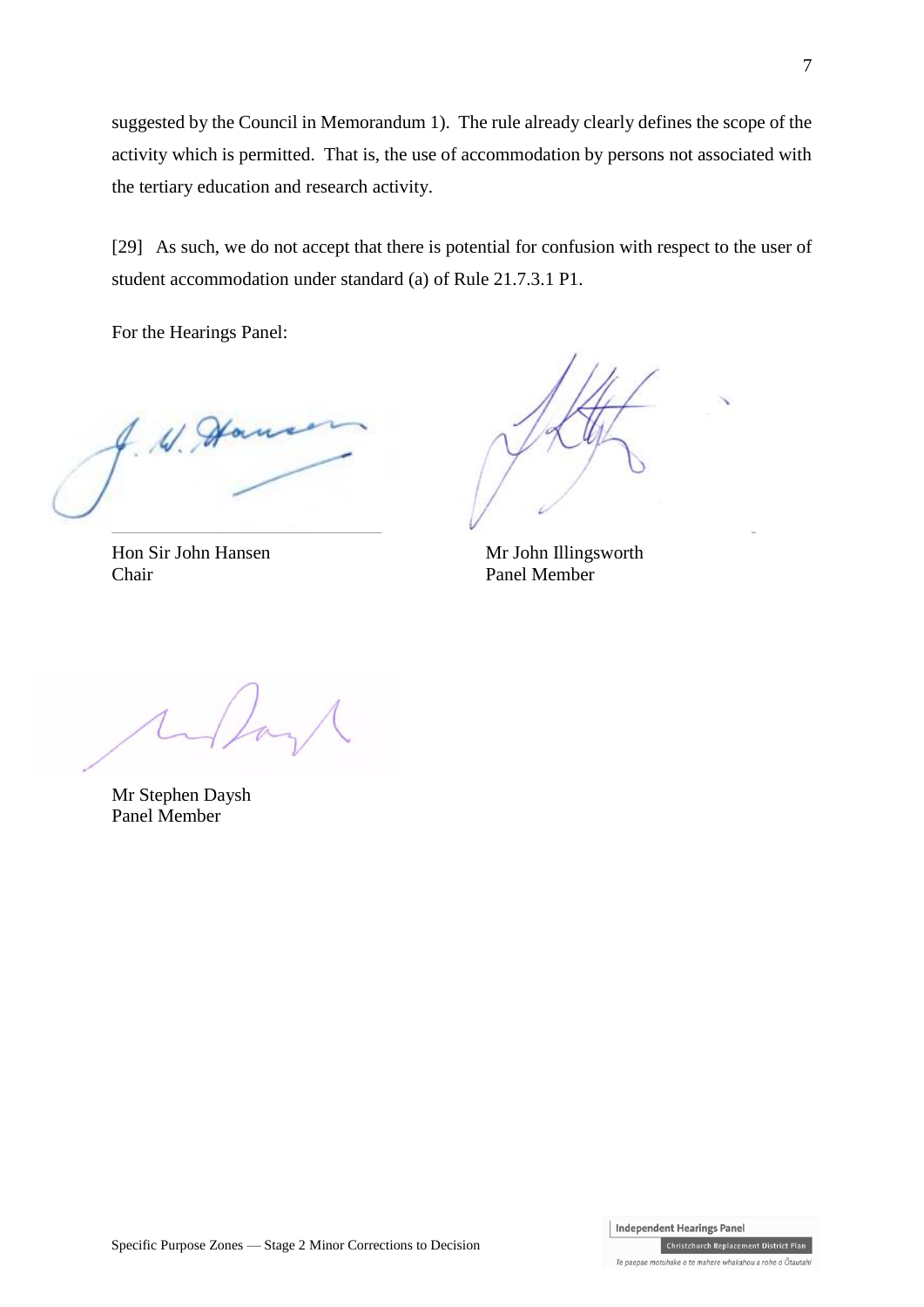#### **SCHEDULE 1**

Amendments to the Proposal in Schedule 1 of Decision 19.

|     | <b>Activity</b>                                                                                                                                                                                      | The council's discretion shall be<br>limited to the following matters:                                                                                                                                                                                                                                                                 |  |  |
|-----|------------------------------------------------------------------------------------------------------------------------------------------------------------------------------------------------------|----------------------------------------------------------------------------------------------------------------------------------------------------------------------------------------------------------------------------------------------------------------------------------------------------------------------------------------|--|--|
| RD1 | Any activity listed in Rule<br>21.2.3.1 that does not comply with<br>one or more of the built form<br>standards listed under the Activity<br>Specific Standards for Activities<br>P1, P2, P3 and P4. | Street scene $-21.2.5.1$ .<br>a.<br>Height, separation from neighbours<br>$\mathbf{b}$ .<br>and daylight recession planes -<br>21.2.5.2.                                                                                                                                                                                               |  |  |
| RD2 | Any work on monuments, vaults<br>or mausolea in the Akaroa French<br>Cemetery and Mount Magdala<br>Cemetery listed in Appendix<br>21.2.6.2.                                                          | Street scene $-21.2.5.1$ .<br>a.<br>Height, separation from neighbours<br>$\mathbf{b}$ .<br>and daylight recession planes -<br>21.2.5.2.<br>Note: This activity should align with the<br>appropriate Cemetery Conservation Plan<br>and the ICOMOS New Zealand Charter<br>for the Conservation of Places of<br>Cultural Heritage Value. |  |  |

## 1. Amend **Rule 21.2.3.3 RD1 and RD2** to read as follows:

#### 2. Amend **Rule 21.5.2.1(b)** to read as follows:

The Activity Status Tables and Standards in the following chapters also apply to activities in all areas of the Specific Purpose (Hospital) Zone (where relevant):

- 5 Natural Hazards;
- 6 General Rules and Procedures including, but not limited to, the noise standards for hospitals (see Rule 6.1.4); the rules for temporary activities, buildings or events (see Rule 6.2.2); and the rules for outdoor lighting and glare (see Rule 6.3.2);
- 7 Transport including, but not limited, to rules for High Trip Generators (see Rule 7.2.3.10); the parking standards (numbers) for hospitals/healthcare (see Appendix 7.1; and the cycle parking standards (numbers) for hospitals/healthcare (see Appendix 7.2);
- 8 Subdivision;
- 9 Natural and Cultural Heritage;
- 10 Utilities and Energy; and
- 11 Hazardous Substances and Contaminated Land.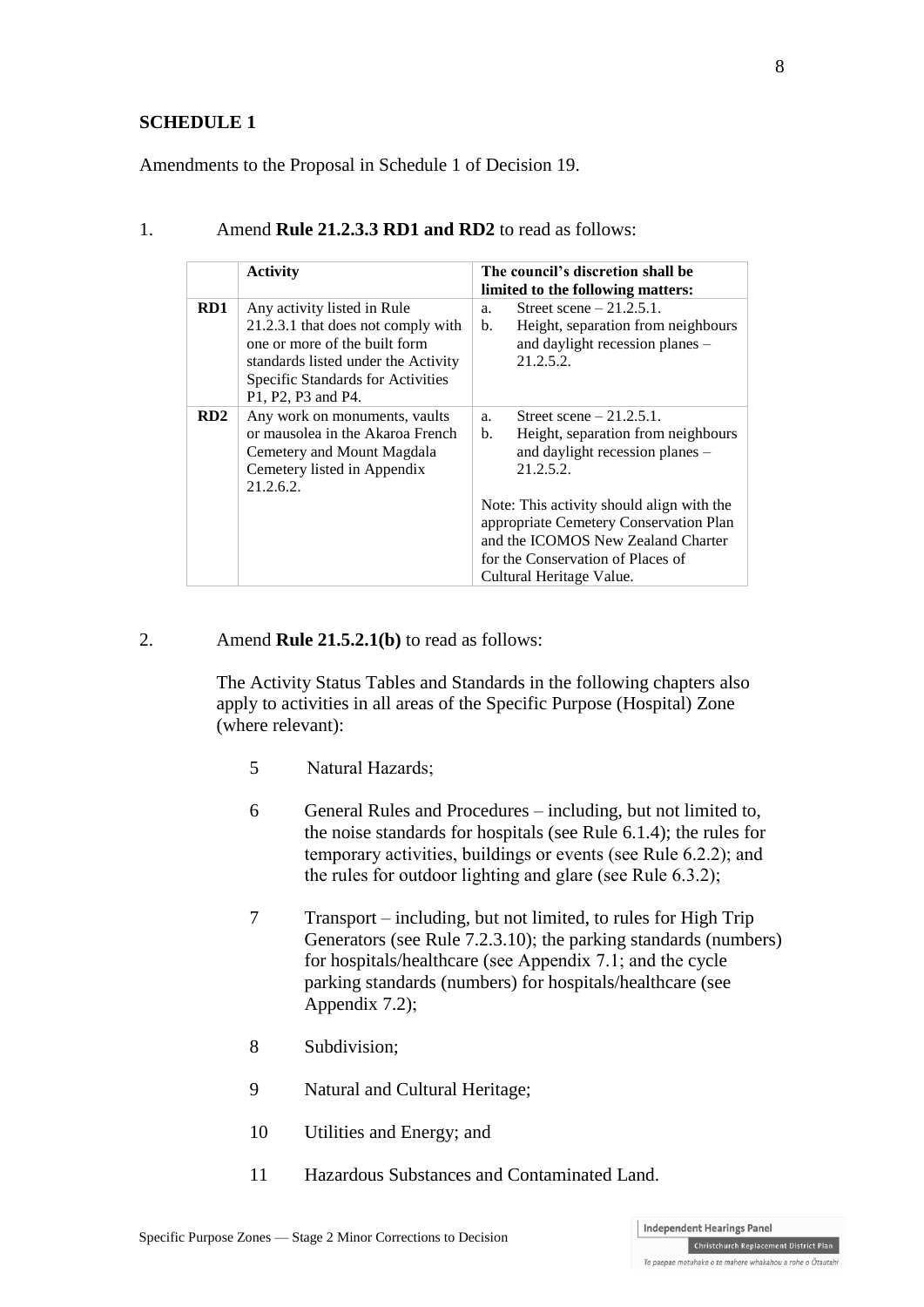## 3. Amend **Rule 21.5.3.2 C1** to read as follows:

|                | <b>Activity</b>                                                                                                                                                                                                                                                                                                                                             | reserves its control     | The matters over which Council    |
|----------------|-------------------------------------------------------------------------------------------------------------------------------------------------------------------------------------------------------------------------------------------------------------------------------------------------------------------------------------------------------------|--------------------------|-----------------------------------|
| C <sub>1</sub> | Within Suburban sites any new<br>building, set of contiguous<br>buildings, or addition to a building<br>that is set back 30m or more from a<br>boundary with a gross ground floor<br>area over 2000m <sup>2</sup> .<br>Any application arising from this<br>rule will not require written<br>approvals and shall not be limited<br>or publicly<br>notified. | a.<br>$(i)$ and $(iv)$ . | 21.5.5.2 Site and building design |

### 4. Amend **Rule 21.5.3.3 RD4 and RD5** to read as follows:

|     | <b>Activity</b>                                                                                                                                                                                                                                                                                                                                                                                                                                                                                                                    | The council's discretion shall be                                                                   |
|-----|------------------------------------------------------------------------------------------------------------------------------------------------------------------------------------------------------------------------------------------------------------------------------------------------------------------------------------------------------------------------------------------------------------------------------------------------------------------------------------------------------------------------------------|-----------------------------------------------------------------------------------------------------|
|     |                                                                                                                                                                                                                                                                                                                                                                                                                                                                                                                                    | limited to the following matters:                                                                   |
| RD4 | Within Inner urban sites, any new<br>building, set of<br>contiguous buildings, or addition<br>to a building of 1000m <sup>2</sup> (gross<br>ground floor area) or more.<br>Any application arising from this<br>rule will not require written<br>approvals and shall not be limited<br>or publicly notified.                                                                                                                                                                                                                       | 21.5.5.1 City context and character.<br>21.5.5.2 Site and building design.<br>21.5.5.5 Landscaping. |
| RD5 | Within Suburban sites, any new<br>building, set of contiguous<br>buildings, or addition to a building<br>set back:<br>a. 10m to 20m from a boundary<br>that is 1000m <sup>2</sup> gross ground<br>floor area or more; or<br>b. 10m to 20m from a road<br>boundary and is over 14m in<br>height; or<br>c. 20 to 30m from a boundary that<br>is 2000m <sup>2</sup> gross floor area or<br>more.<br>Any application arising from this<br>rule will not require written<br>approvals and shall not be limited<br>or publicly notified. | 21.5.5.1 City context and character.<br>21.5.5.2 Site and building design.<br>21.5.5.5 Landscaping. |

Te paepae motuhake o te mahere whakahou a rohe o Ōtautahi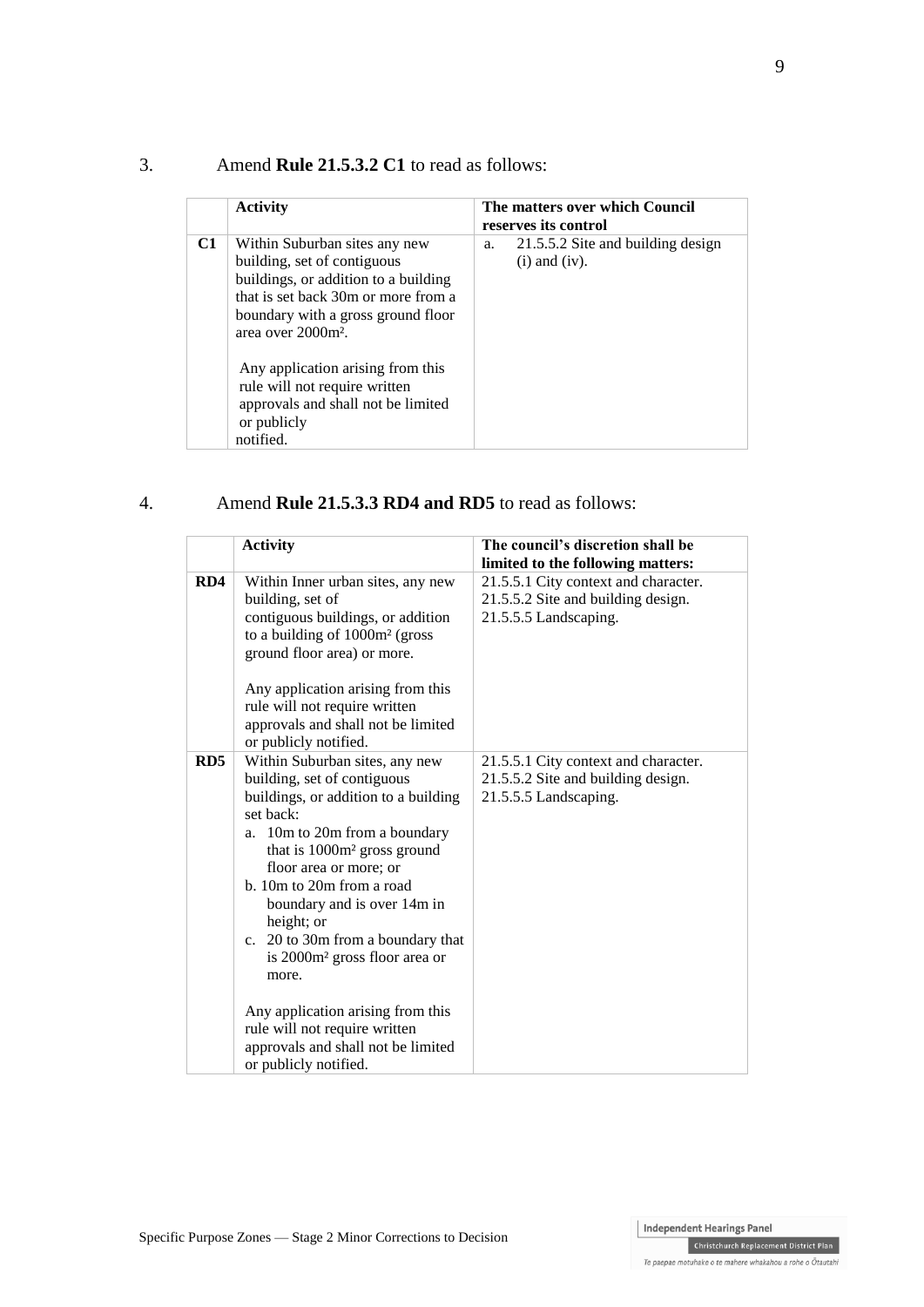## 5. Amend **Rule 21.5.3.5 NC1** to read as follows:

| <b>Activity</b>                                                      |
|----------------------------------------------------------------------|
| Any activity not provided for as a permitted, controlled, restricted |
| discretionary or discretionary activity.                             |

### 6. Amend **Rule 21.6.4.1** to read as follows:

|                | Applicable to                                                                                                                                                  | <b>Standard</b>           |
|----------------|----------------------------------------------------------------------------------------------------------------------------------------------------------------|---------------------------|
| a.             | School sites where the additional activities and standards are from<br>the zones listed in Appendices 21.6.6.1, 21.6.6.2 or 21.6.6.3:<br>Residential Suburban, | 40%                       |
|                | Residential Suburban Density Transition,<br>Residential Hills,                                                                                                 |                           |
|                | Residential Banks Peninsula,<br>Residential Small Settlement or                                                                                                |                           |
|                | Rural Zones.                                                                                                                                                   |                           |
| $\mathbf{b}$ . | School sites where the additional activities and standards are<br>from the                                                                                     | 45%                       |
|                | zones listed in Appendices 21.6.6.1, 21.6.6.2 or 21.6.6.3:<br>Residential Medium Density, or<br>Residential New Neighbourhood Zones.                           |                           |
| $C_{\star}$    | The Phillipstown School site, where the additional activities and<br>standards are from the Industrial General Zone.                                           | No maximum<br>percentage. |
| d.             | Spiritual facilities on school sites listed in Appendices 21.6.6.1,<br>$21.6.6.2$ or $21.6.6.3$ .                                                              | 50%                       |

## 7. Amend **Rule 21.6.4.3** to read as follows:

|             | Applicable to                                                        | Standard        |
|-------------|----------------------------------------------------------------------|-----------------|
| a.          | School sites where the additional activities and standards are from  | 10 <sub>m</sub> |
|             | the zones listed in Appendices 21.6.6.1, 21.6.6.2 or 21.6.6.3:       |                 |
|             | Residential Suburban;                                                |                 |
|             | Residential Suburban Density Transition;                             |                 |
|             | Residential Hills;                                                   |                 |
|             | Residential Banks Peninsula;                                         |                 |
|             | Residential Small Settlement; or                                     |                 |
|             | Rural Zones.                                                         |                 |
| b.          | School sites where the additional activities and standards are from  | 4m              |
|             | the zones listed in Appendices 21.6.6.1, 21.6.6.2 or 21.6.6.3:       |                 |
|             | Residential Medium Density, or                                       |                 |
|             | Residential New Neighbourhood Zones;                                 |                 |
| $c_{\cdot}$ | The Phillipstown School site, where the additional activities and    | 6m              |
|             | standards are from the Industrial General zone.                      |                 |
| d.          | For a major sports facility on Lot 1 DP 11232, and on any land in an | 10 <sub>m</sub> |
|             | adjoining open space zone.                                           |                 |
| e.          | Spiritual facilities on school sites listed in Appendices 21.6.6.1,  | 6m              |
|             | $21.6.6.2$ or $21.6.6.3$ .                                           |                 |

#### 8. Amend **Rule 21.6.4.4** to read as follows:

| <b>Applicable to</b>                          | <b>Standard</b> |
|-----------------------------------------------|-----------------|
| From a boundary with any other zone, with the | 6m              |
| exception of b., c., d., and e. below.        |                 |

Independent Hearings Panel Christchurch Replacement District Plan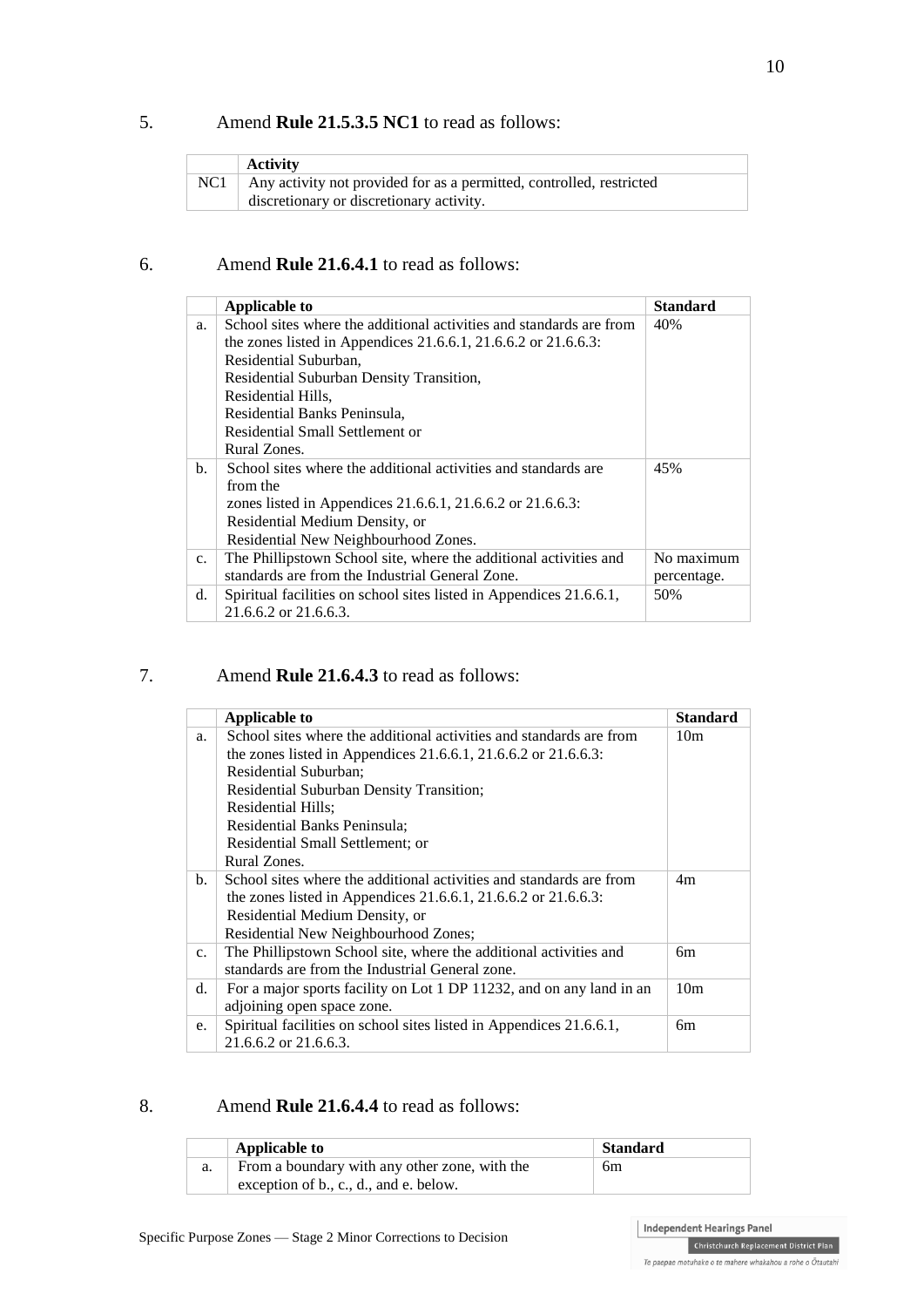| $b$ . | From a boundary with any other zone, if the building<br>does not exceed 4.5m in height;<br>and<br>Either:<br>does not exceed 15m in length, or<br>i.<br>ii.<br>a recess is provided for every additional 15m<br>of building length or part thereof, with a<br>minimum<br>dimension of 3m by 3m for the full height of<br>the building including the roof. | 3m                                                                                                                                                                               |
|-------|-----------------------------------------------------------------------------------------------------------------------------------------------------------------------------------------------------------------------------------------------------------------------------------------------------------------------------------------------------------|----------------------------------------------------------------------------------------------------------------------------------------------------------------------------------|
| c.    | Accessory buildings for caretaking and storage<br>purposes from a boundary with any other zone.                                                                                                                                                                                                                                                           | Nil, if the length of<br>walls of accessory<br>buildings within<br>6m of a boundary<br>does not exceed a<br>total of 9m for each<br>100m length of<br>boundary;<br>Otherwise 6m. |
| d.    | For a major sports facility on Lot 1 DP 11232<br>developed in conjunction with part of the adjacent<br>Elmwood Park located at 83D Heaton Street.                                                                                                                                                                                                         | 6m, except that on<br>the boundaries with<br>Lot 1 DP12727,<br>Elmwood Park no<br>setback is required.                                                                           |
| e.    | Spiritual facilities on school sites listed in Appendices<br>21.6.6.1, 21.6.6.2 or 21.6.6.3.                                                                                                                                                                                                                                                              | 5m                                                                                                                                                                               |

## 9. Amend **Appendix 21.6.6.1** to read as follows:

|     | <b>School Name</b>                              | <b>Location</b>                       | Map<br>Ref | <b>Alternative Zone</b>                            |
|-----|-------------------------------------------------|---------------------------------------|------------|----------------------------------------------------|
| 22  | Central New Brighton<br>Primary School (closed) | Seaview Road, New<br><b>Brighton</b>  | 26         | <b>RSDT</b>                                        |
| 34  | Freeville Primary School<br>(closed)            | Sandy Avenue, New<br><b>Brighton</b>  | 26         | <b>RS</b>                                          |
| 62  | Marshland Primary<br>School                     | Prestons Road,<br>Marshland           | 19         | RuUF – Marshland Rd site;<br>$RNN -$ Prestons site |
| 67  | North New Brighton<br>Primary School (closed)   | Leaver Terrace,<br>North New Brighton | 26         | <b>RS</b>                                          |
| 116 | Rawhiti Primary School                          | Leaver Terrace,<br>North New Brighton | 26         | <b>RS</b>                                          |

### 10. Amend **Appendix 21.6.6.2** to read as follows:

| <b>School Name</b>            | <b>Location</b>      | Ref | $\mathbf{Map} \mid \mathbf{Alternative}$<br>Zone |
|-------------------------------|----------------------|-----|--------------------------------------------------|
| St Francis of Assisi Catholic | Innes Road, Mairehau | 25  | <b>RS</b>                                        |

11. Amend **Appendix 21.6.6.2** by deleting Item 24 (St Paul's) and renumbering Items 25 (St Peter's) to Item 30 (Villa Maria) as Items 24 to 29 respectively.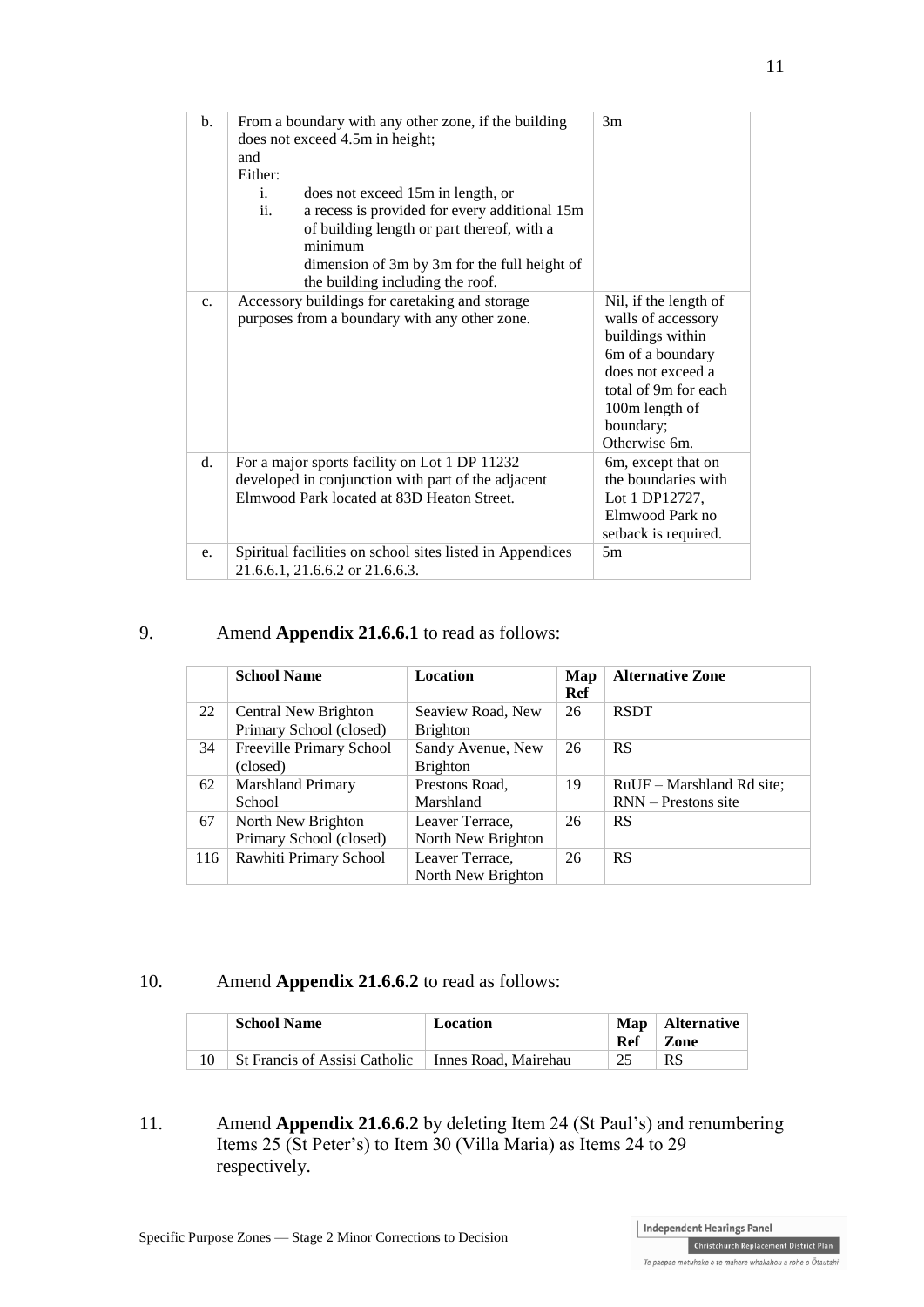#### 12. Amend **Appendix 21.6.6.3** to read as follows:

| <b>School Name</b> | Location                      | <b>Map Ref</b> | <b>Alternative</b><br>Zone |
|--------------------|-------------------------------|----------------|----------------------------|
| Seven Oaks School  | <b>Ouaifes Road, Halswell</b> | 49             | <b>RNN</b>                 |

13. Amend all references to 'Christchurch Polytechnic Institute of Technology' in **Proposal 21.7 (Specific Purpose (Tertiary Education) Zone** to 'Ara Institute of Canterbury'.

### 14. Amend **Rule 21.7.3.3 RD5** to read as follows:

|                 | <b>Activity</b>                                                      | The Council's discretion shall be<br>limited to the following matters: |
|-----------------|----------------------------------------------------------------------|------------------------------------------------------------------------|
| RD <sub>5</sub> | Any activity listed in Rules 21.7.3.1 or                             | Amenity of the neighbourhood<br>a.                                     |
|                 | 21.7.3.2 that does not comply with Rule<br>21.7.4.7 outdoor storage. | $-21.7.5.1$ a. and e.                                                  |

#### 15. Amend **Rule 21.7.4.2** to read as follows:

|    | Applicable to                                  | <b>Standard</b>                           |
|----|------------------------------------------------|-------------------------------------------|
| a. | UC east of Ilam Road site; UC west of Ilam     | No part of any building shall project     |
|    | Road site:                                     | beyond a building envelope contained by   |
|    | UC Dovedale site;                              | recession planes from points 2.3m above a |
|    | Ara Institute of Canterbury Sullivan Avenue    | boundary with a residential zone as shown |
|    | site; and                                      | in Appendix 14.14. $2 - Diagram A$ .      |
|    | Ara Institute of Canterbury Hassals Lane site. |                                           |
| b. | UC east of Ilam Road; and Ara Institute of     | No part of any building shall project     |
|    | Canterbury Hassals Lane site.                  | beyond a building envelope contained by   |
|    |                                                | recession planes from points 2.3m above a |
|    |                                                | boundary with a Transport zone as shown   |
|    |                                                | in Appendix $14.14.2 - Diagram A$ .       |

#### 16. Amend **Appendix 7.1 of Chapter 7 Transport** to read as follows:

- 9. For the purposes of the land held by the University of Canterbury in the Specific Purpose (Tertiary Education) Zone, car parking requirements are to be assessed with regard to the following matters:
	- a. The University of Canterbury Specific Purpose (Tertiary Education) Zone is to be treated as one site;
	- b. Car parking shall be provided to staff and students of the University as set out in Table 7.2 below;
	- c. Not less than 20% of the car parks shall be provided West of Waimairi Road and 30% shall be provided East of Ilam Road with the balance provided by University of Canterbury across the site.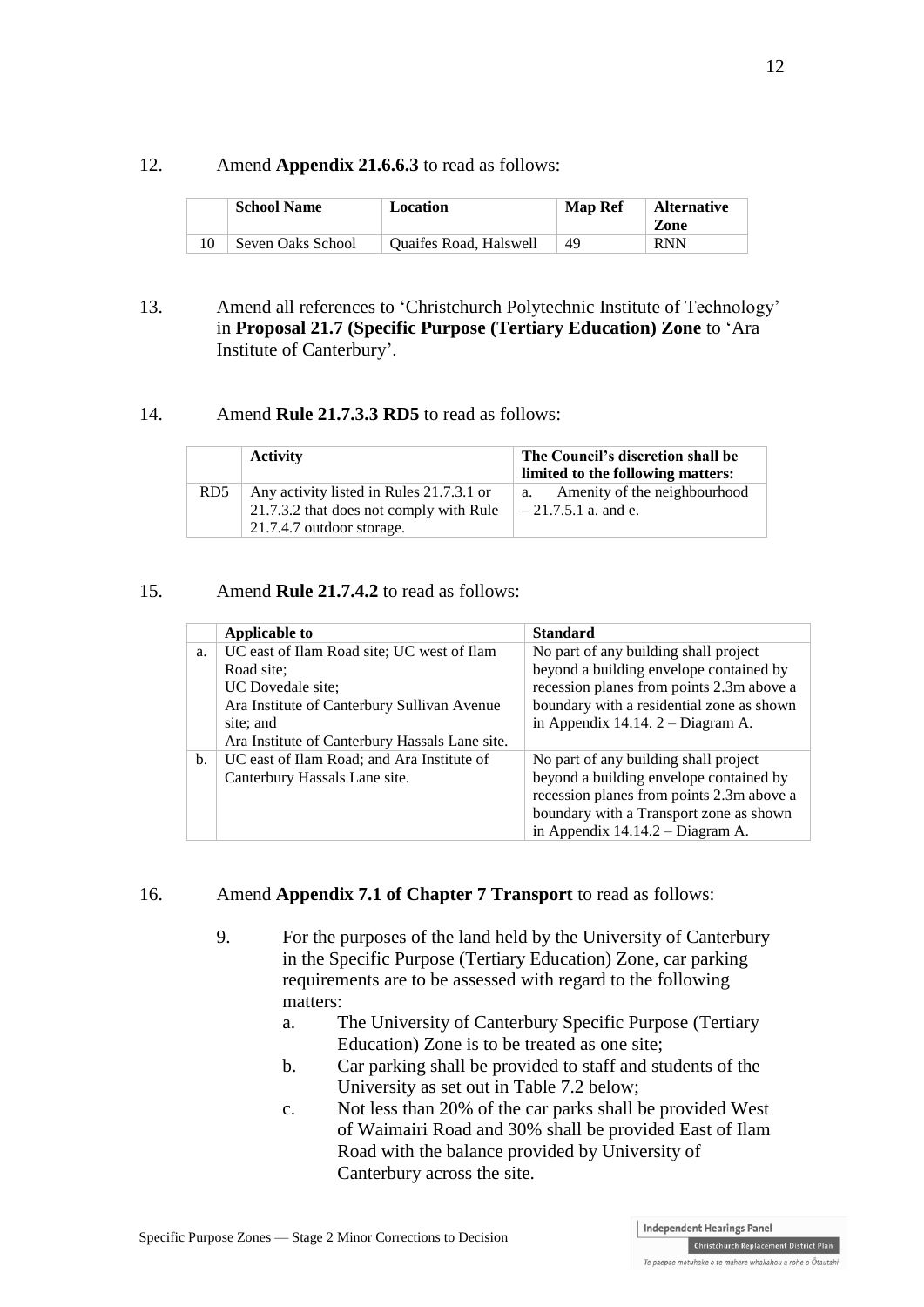- 17. Amend the Proposal in Schedule 1 of Decision 19 so that the amendment to **Appendix 7.1 of Chapter 7 Transport** is not identified as an advisory note and is renumbered as clause 9 (with the existing clause 9 becoming clause 10).
- 18. Amend the changes to the **Planning Maps for the Specific Purpose (Hospital) Zone** in Schedule 3 of Decision 19 to read as follows:

| <b>Hospital</b><br><b>Name</b> | <b>Street Name</b><br>Legal<br><b>Description</b> |                | Map<br><b>Ref</b> | <b>Revised</b><br><b>Zoning</b> |  |
|--------------------------------|---------------------------------------------------|----------------|-------------------|---------------------------------|--|
|                                |                                                   |                |                   |                                 |  |
| <b>Nurse</b>                   | 28 Mansfield                                      | Pt Lot 8 DP    | 31                | Specific                        |  |
| Maude                          | Avenue                                            | 2378, Lot 9-10 |                   | Purpose                         |  |
|                                |                                                   | DP 2378 and    |                   | (Hospital)                      |  |
|                                |                                                   | Lot 3 DP 20807 |                   | Zone                            |  |

#### **Specific Purpose (Hospital) Zone**

19. Update the changes to the **Planning Maps for the Specific Purpose (School) Zone** in Schedule 3 of Decision 19 to include the following properties:

### **Specific Purpose (School) Zone**

| <b>School Name</b>                  | <b>Street Name</b>          | Legal<br><b>Description</b>                                        | Map<br>Ref | <b>Revised Zoning</b>                |
|-------------------------------------|-----------------------------|--------------------------------------------------------------------|------------|--------------------------------------|
| Harewood Primary<br>School          | 721 Harewood<br>Road        | Pt Lot 2 DP1074<br>and Pt Lot 1<br>DP13089                         | 17         | Specific Purpose<br>(School) Zone    |
| <b>Hillview Christian</b><br>School | 132 and 136<br>Wilsons Road | Lot 1 DP 18633<br>and Lot 3 DP<br>14984                            | 39         | Specific Purpose<br>(School) Zone    |
| Seven Oaks School                   | 100 Quaifes Road            | Lot 2 DP 33729<br>(4ha of total site)                              | 49         | Specific Purpose<br>(School) Zone    |
| Hornby High School                  | 180 Waterloo<br>Road        | Lot 2 DP 58588                                                     | 36/37      | Specific Purpose<br>(School) Zone    |
| Kirkwood<br>Intermediate School     | 19 Kirkwood<br>Avenue       | Pt Lot 2 DP<br>12047, Pt Lot 3<br>DP 12047 and Pt<br>Lot 4 DP12047 | 31         | Specific Purpose<br>(School) Zone    |
| Mt Pleasant School                  | 62 Major<br>Hornbrook Drive | Lot 4 DP 11756                                                     | 47         | Specific Purpose<br>(School) Zone    |
| Shirley Intermediate                | 56 Shirley Road             | Lot 1 DP 64964                                                     | 25/32      | <b>Residential Medium</b><br>Density |
| St Teresa's School                  | 14 Puriri Street            | Lot 307 DP 6079                                                    | 31         | Specific Purpose<br>(School) Zone    |

## 20. Update the Planning Maps for the Residential Suburban Zone to include the following properties: